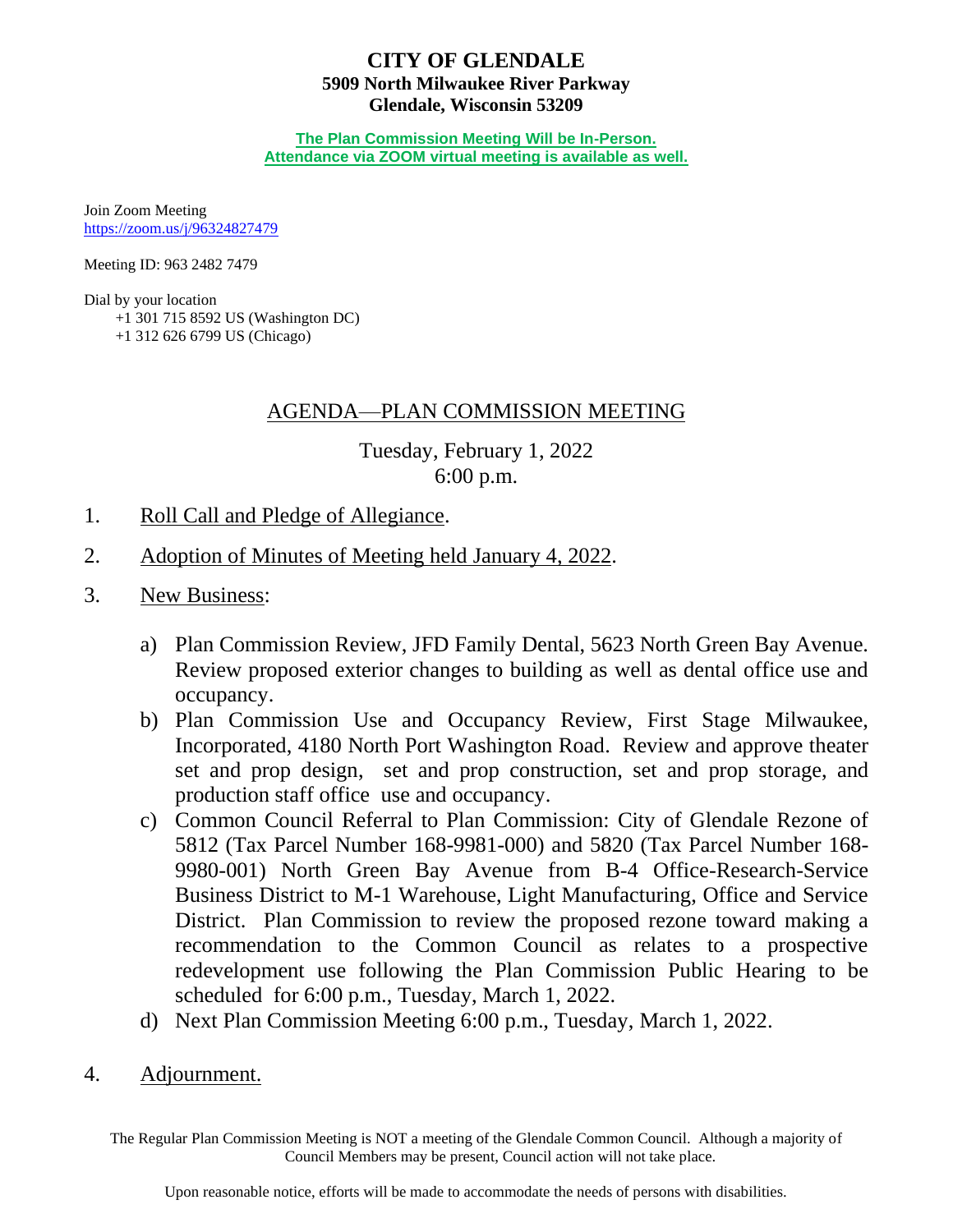<span id="page-1-0"></span>Regular meeting of the City of Glendale Plan Commission convened in the Glendale City Hall Council Chambers, 5909 North Milwaukee River Parkway, and via Zoom.

The meeting was called to order by Mayor Kennedy at 6:00 p.m.

Roll Call: Present: Mayor Bryan Kennedy, Commissioners Shauntay Nelson, Ryan Atwood, Fred Cohn, Phillip Bailey, Rachel Rieck, and Amanda Seligman. Absent: Commissioner Karn Cronwell.

Other Officials Present: Rachel Safstrom, City Administrator; Darrell Hofland, Interim City Administrator, Todd M. Stuebe, Director of Community Development; Nicole Maurer, Deputy Clerk/Treasurer.

In accordance with the Open Meeting Law, the North Shore NOW, the City's official newspaper, was advised on Thursday, December 30, 2021, of the date and time of this meeting, the agenda was posted to the official bulletin board of City Hall, the Glendale Police Department, and the North Shore Library; that copies of the agenda were made available to the general public in the Municipal Building and the Police Department, and those persons who requested were sent copies of the agenda.

#### PLEDGE OF ALLEGIANCE.

The Members of the Plan Commission, City staff, and all those present pledged allegiance to the flag of the United States of America.

# MATTERS TO BE CONSIDERED.

# **Adoption of Minutes of the December 7, 2021, Plan Commission Meeting.**

Motion was made by Commissioner Seligman, seconded by Commissioner Cohn, to adopt minutes from the December 7, 2021, Plan Commission meeting. Motion carried unanimously.

# **6:00 PM Public Hearing: Petition to Rezone 1616 West Bender Road (Tax Parcel 161-9974- 000) from S-1 Special (Institutional) District to PD-Planned Unit Development District-Multi-Family Residential. Applicant to present Informational Statement and General Development Plan, Public Comment, Plan Commission to review and recommend to the Common Council.**

River Park Apartments, LLC (Greg Devorkin) has acquired the vacant 1616 West Bender Road property, former home to several nursing home businesses dating back to the mid-1960s. Devo Properties, LLC (also Greg Devorkin) has petitioned the City of Glendale to rezone the property from S-1 Special (Institutional) District to PD-Planned United Development District-Multi-Family Residential for the purpose of transforming the property to a multi-family residential setting.

The Plan Commission Report based on the initial submittal materials was that the existing building will remain but will be converted into apartment living units with the exterior repaired and enhanced, repair to the parking lot, and revitalizing the landscape beautification. In the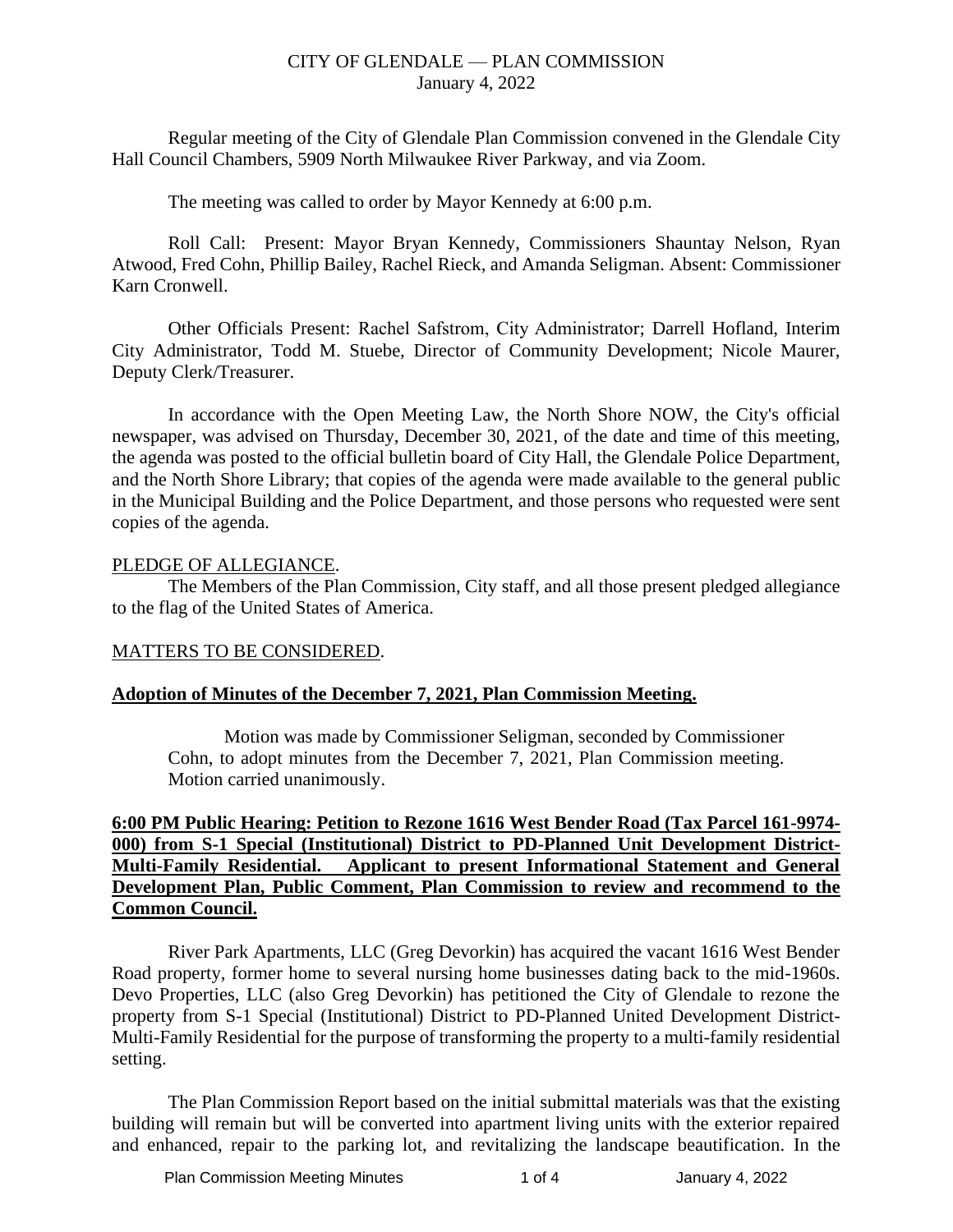submittal materials the project is generally presented to include 50 to 55 apartment living units and there is discussion of adding garages. The apartments will include studios, one-bedroom (about 875 square-feet), and two-bedroom (about 1,100 square-feet). The submittal states that there are 103 parking spaces (about two parking spaces per unit with 50 apartments), however, qualifies that figure with the addition of the future garages. Property and building size data is included with the cover transmittal. The anticipated total investment is stated to be greater than \$5,000,000. Construction will start in Spring 2022 with occupancy to commence in mid-2023.

Revised submittal materials were submitted Tuesday, December 21, 2021. The drawings are included with this Plan Commission Report and include a Conceptual Site Plan, an ALTA/NSPS Land Title Survey, Concept Architectural Images, and Preliminary Second Floor and First Floor Plans. The Conceptual Site Plan notes 26 one-bedroom units at 700-900 square-feet, and 24 two-bedroom units at 1,000-1,200 square-feet, giving a total of 50 units, with a total of 98 parking stalls, of which 73 are surface parking stalls and 25 are single stall parking garages. The parking ratio is stated as 1.96 stalls per apartment. The Parking Guidelines call for 1.5 stalls per dwelling unit. The Concept Architectural Images includes the various exterior building materials.

Mr. Greg Devorkin, representing Devo Properties/River Park Apartments, LLC, was present for the public hearing via Zoom.

Glendale resident Mr. James Poehlman of 6195 North Bridgewood Lane was present for the public hearing. Mr. Poehlman raised concerns about the addition of another apartment complex to the neighborhood and described issues with the nearby 1633 West Bender Road apartments. Mr. Poehlman also raised concerns regarding snow removal from the 1616 West Bender Road property where snow was pushed to the south side of West Bender Road.

Motion was made by Commissioner Cohn, seconded by Commissioner Nelson, to close the public hearing. Motion carried unanimously.

Mayor Kennedy addressed Mr. Poehlman's concerns regarding the 1633 West Bender Road apartments, noting the complaints are related to the 1633 developer and specific project environs.

Commissioner Atwood inquired if landscaping plans were finalized. Mr. Devorkin stated the plan is to leave the landscaping barrier intact; however, buckthorn and overgrown/dead brush will be removed.

Commissioner Cohn inquired what was decided about having a gate or fenced in area for the garages. Mr. Devorkin stated after speaking with experts they feel that maintenance and problems would outweigh the benefits. Mayor Kennedy noted that security gates create problems for North Shore Fire Department as to access around the building. Mr. Devorkin stated that a stateof-the-art camera system will be used for security purposes.

Commissioner Seligman acknowledged Mr. Poehlman's concerns and asked if Mr. Devorkin would make any assurances to the residents of the neighborhood. Mr. Devorkin stated he appreciated Mr. Poehlman's comments and takes them very seriously. Mr. Devorkin stated Devo spends a large amount of money for snow removal and uses reputable contractors. In over 17 years of property management, Devo Properties has not had any snow removal or property issues.

Plan Commission Meeting Minutes 2 of 4 January 4, 2022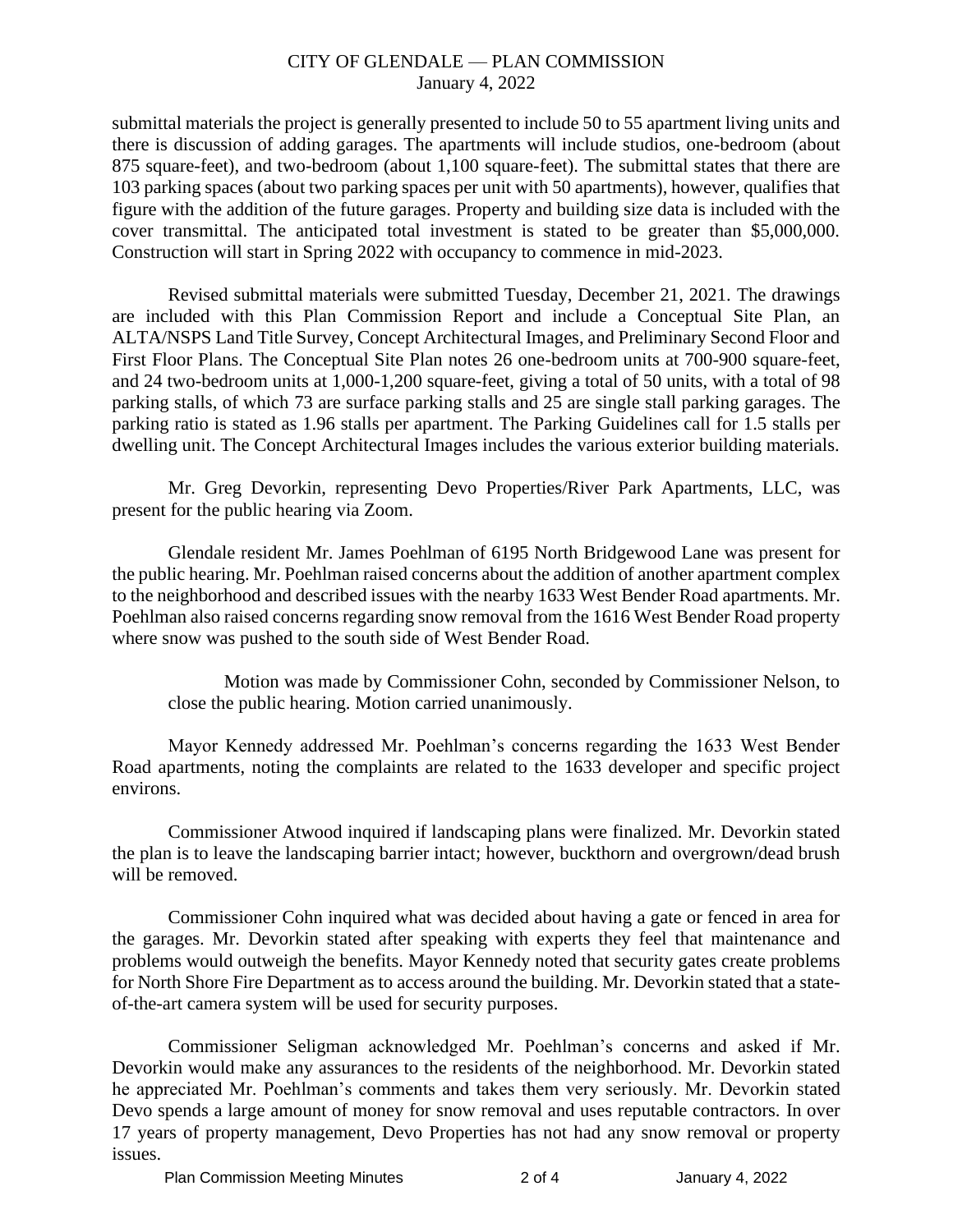Motion was made by Commissioner Cohn, seconded by Commissioner Rieck, to make a recommendation to the Common Council that the Petition to rezone the property from S-1 Special (Institutional) District to PD Planned Unit Development District-Multi Family Residential be granted as requested. Motion carried unanimously.

## **Plan Commission Site Plan Review, American Transmission Company, Tax Parcel 159-8998- 001, (Proposed 2743) West Mill Road. Review and approve proposed changes to electric substation facility.**

American Transmission Company (ATC) seeks Plan Commission grant of Site Plan approval to make proposed changes to the existing ATC substation facility site located south of West Mill Road near the west edge of the City of Glendale (Tax Parcel 159-8998-001). The parcel is presently zoned C-1 Conservancy District (prior zoning was M-1 Warehouse, Light Manufacturing, Office, and Service District) and the existing electric substation use is a permitted Accessory Use as "essential services and utilities." The electric substation facility has been in existence since the early 1970s. Originally owned by the Wisconsin Electric Power Company, in early 2002, parcel ownership was deeded to the American Transmission Company, LLC. The existing ATC electric substation facility comprises about 1.78 acres (about 33 percent) of the larger ATC parcel that comprises about 5.41 acres of land. The existing electric substation is situated on a gravel pad enclosed by a fence.

ATC states that the proposed changes to the facility are for the purposes of reliability and site security, and includes replacement of circuit breakers, disconnect switches, and other equipment upgrades, as well as replacement of the existing control building with a 60-foot by 24 foot building. The footprint of the gravel area is proposed to be increased about 13,274 square-feet (0.30 acres), resulting in the modified electric substation encompassing about 2.08 acres (about 38 percent) of the ATC parcel.

The enlarged footprint will be enclosed with a 10-foot height metal fence that will include a camera system, lighting, and one-way communications system that will be utilized to monitor and address potential threats to the facility. The lighting would also be utilized during electrical emergencies.

ATC has submitted a Drainage/Stormwater Management Plan that is under review by City Engineer. The Drainage/Stormwater Management Plan includes a retention pond that includes an overflow discharge to nearby wetland. ATC retained a consultant to delineate the areas that might typically be categorized as wetlands. The Wisconsin Department of Natural Resources (WDNR) rendered a decision pertaining four of the five of these areas as being exempt from state wetland regulations. The fifth wetland area was not included in the request to WDNR and is identified in the WDNR correspondence as not be impacted at this time.

The work is proposed to be completed between April 2022, and December 2022, typically with about seven construction workers present at the ATC parcel during typical construction hours. ATC has broached the topic of the Control Building being transported to the site rather than being constructed upon the site. At present the City of Glendale does not know all of the specifics pertaining to said building being moved to the site. Compliance with Building Code 15.1.9 Regulations for Moving Buildings will be required, as well as protection, repair, and/or replacement of any affected City of Glendale facilities. Construction activity will typically take

Plan Commission Meeting Minutes 3 of 4 January 4, 2022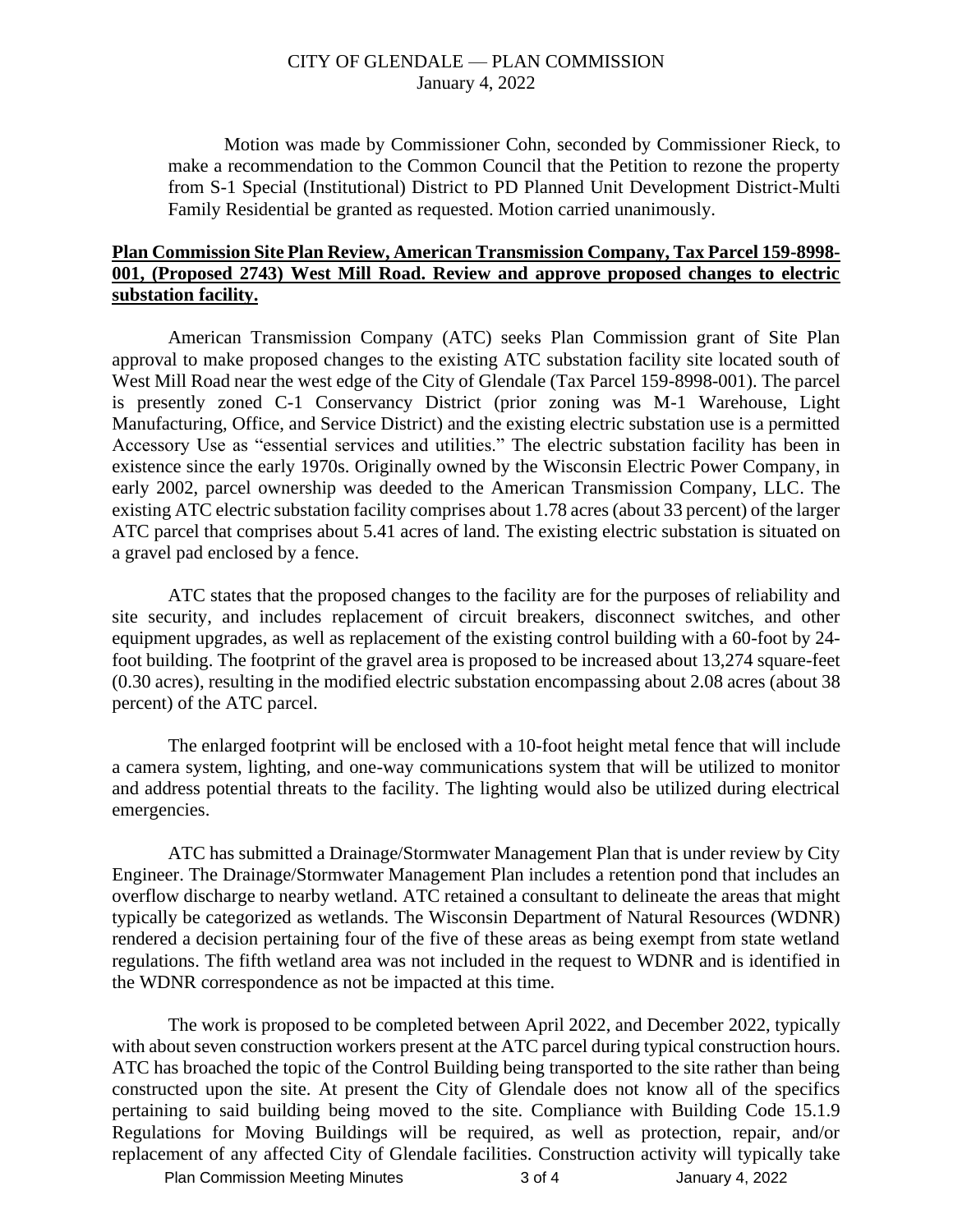place between the hours of 6:30 a.m., and 4:30 p.m. Upon being completed the facility is generally not occupied aside from periodic site visits by ATC maintenance technicians.

Mr. Kevin Lynch representing ATC was present via Zoom. Mr. Lynch presented information on the Range Line Substation project.

Mayor Kennedy noted the project will begin when the weather breaks and inquired if the project would impact the Oak Leaf Trail. Mr. Lynch stated the trail will need to be closed for a few days to deliver the control building and equipment. He advised they have been in contact with Milwaukee County regarding the closure but nothing has been finalized. Mayor Kennedy recommended the closure take place on weekdays as the Oak Leaf Trail is heavily used on weekends in summer and that it would be best if it could be completed within or less than a fiveday week.

Commissioner Seligman questioned if this project has any connection to recent power outages Glendale has been experiencing. Mr. Lynch stated this is an asset replacement project, so there may be less chance that outages will occur; however, there is no direct relationship.

Commissioner Atwood stated it would be unfortunate if the trail had to be closed on a weekend in June and hopes it can be avoided. Project manager Mr. Tracy Spencer was also present via Zoom. Mr. Spencer stated the plan is to begin and complete the project during the week and have the trail open at noon on Friday if possible. Mr. Lynch noted this could change due to weather, but their plan is to complete the work within a single week.

Commissioner Rieck questioned if the weight of equipment could potentially damage the trail. Administrator Safstrom advised ATC would need to work that out with Milwaukee County. ATC will also need to obtain right-of-way permits from the County and if any damage were to occur, the County will ensure that it is corrected.

Motion was made by Commissioner Bailey, seconded by Commissioner Cohn, to grant approval for ATC to modify the electric substation facility within the ATC parcel with the requirement of complying with all Federal, State, and local reviews, requirements, and regulations, as well as obtaining all required approvals and permits from said agencies and authorities, compliance with the requirements of Glendale Building Code 15.1.9, Regulations for Moving Buildings, as well as protection, repair, and/or replacement of any affected City of Glendale facilities. Motion carried unanimously.

# **Next Plan Commission Meeting 6:00 p.m., Tuesday, February 1, 2022.**

#### ADJOURNMENT.

There being no further business, motion was made by Commissioner Cohn, seconded by Commissioner Atwood, to adjourn the meeting. Motion carried and adjournment of the Plan Commission was ordered at 6:45 p.m., until Tuesday, February 1, 2022, at 6:00 p.m.

Nicole Maurer, Deputy Clerk/Treasurer

Recorded: January 4, 2022.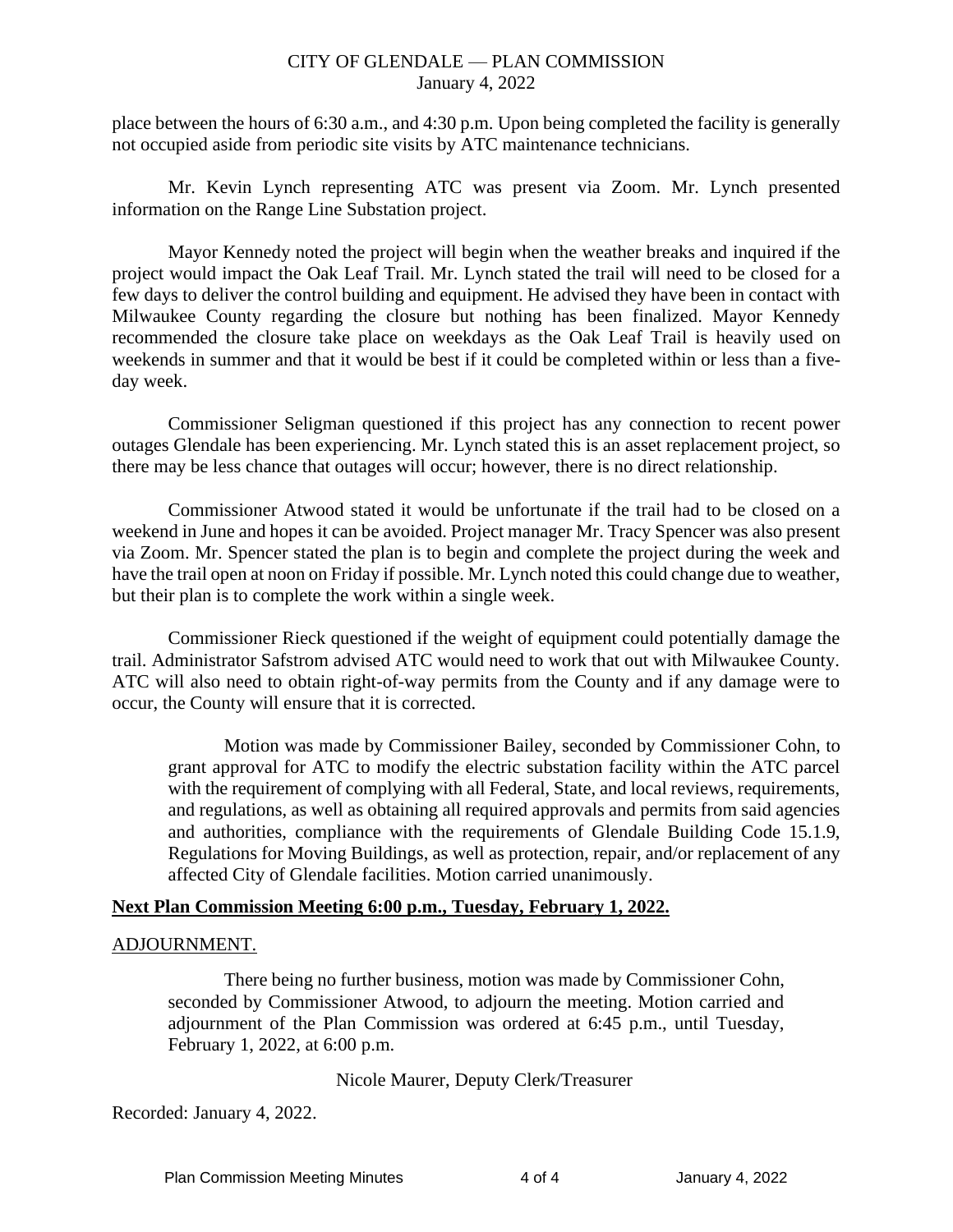<span id="page-5-0"></span>

| <b>SUBJECT:</b>      | Plan Commission Agenda Item 3a<br>Plan Commission Review, JFD Family Dental, 5623 North Green Bay<br>Avenue. Review proposed exterior changes to building as well as<br>dental office use and occupancy. |  |
|----------------------|----------------------------------------------------------------------------------------------------------------------------------------------------------------------------------------------------------|--|
| <b>FROM:</b>         | Todd M. Stuebe, Dir. of Community Development                                                                                                                                                            |  |
| <b>MEETING DATE:</b> | February $1,2022$                                                                                                                                                                                        |  |

#### **FISCAL SUMMARY:**

| <b>Budget Summary:</b>      | N/A |
|-----------------------------|-----|
| Budgeted Expenditure:   N/A |     |
| <b>Budgeted Revenue:</b>    | N/A |

|  | <b>STATUTORY REFERENCE:</b> |
|--|-----------------------------|
|--|-----------------------------|

| <b>Wisconsin Statues:</b> | $\mid N/A$     |
|---------------------------|----------------|
| Municipal Code:           | 13.1.34(c)(22) |

## **BACKGROUND/ANALYSIS:**

JFD Family Dental requests Plan Commission grant of approval of exterior changes to the 5623 North Green Bay Avenue building, as well as use and occupancy approval for a general dentistry clinic. The 5623 North Green Bay Avenue property is zoned B-1, O District, and dental offices are identified as a Permitted Use with Plan Commission review and approval. The architectural artistic images, elevations, and interior plans, and landscape plan are included with the submittal materials.

The most significant change to the exterior of the building is the addition of six windows within the patient suites located along the south elevation. There will be a remnant 2,003 square-foot space in the west side of the building that the practice may eventually grow, and it may be leased in the interim time period to another tenant whose use is permitted and would not overburden the function of the premises.

#### **RECOMMENDATION:**

Plan Commission grant approval for the proposed exterior changes to the building, as well as the general dentistry office use and occupancy.

## **ACTION REQUESTED:**

Plan Commission grant approval for the proposed exterior changes to the building, as well as the general dentistry office use and occupancy.

#### **ATTACHMENTS:**

**[03a02 01262022 JFD Family Dental](https://www.glendale-wi.org/DocumentCenter/View/2385/3a02-01262022-JFD-Family-Dental)**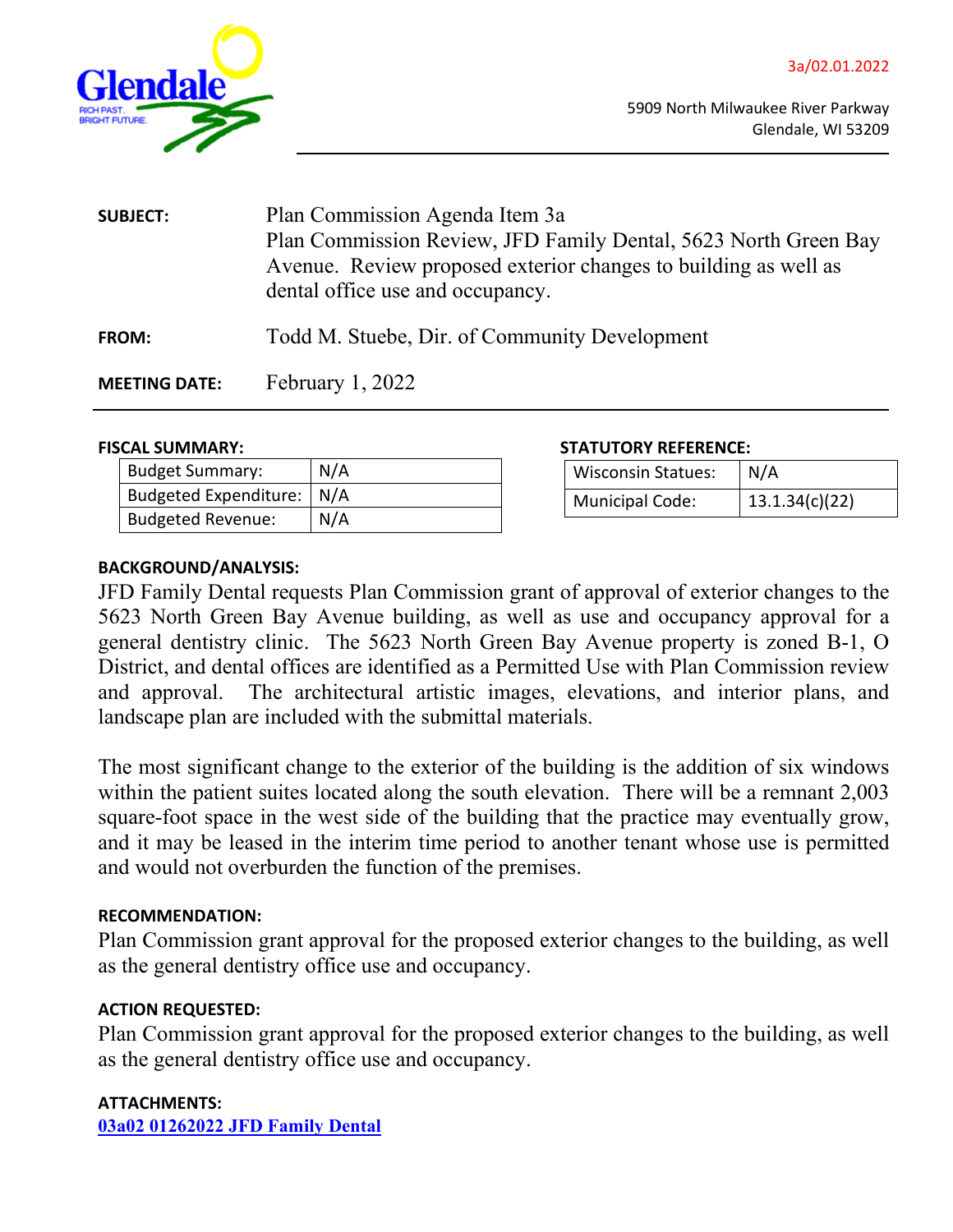<span id="page-6-0"></span>

| <b>SUBJECT:</b>      | Plan Commission Agenda Item 3b                                       |  |
|----------------------|----------------------------------------------------------------------|--|
|                      | Plan Commission Use and Occupancy Review, First Stage Milwaukee,     |  |
|                      | Incorporated, 4180 North Port Washington Road. Review and approve    |  |
|                      | theater set and prop design, set and prop construction, set and prop |  |
|                      | storage, and production staff office use and occupancy.              |  |
| <b>FROM:</b>         | Todd M. Stuebe, Dir. of Community Development                        |  |
| <b>MEETING DATE:</b> | February $1,2022$                                                    |  |

| <b>Budget Summary:</b>       | N/A |
|------------------------------|-----|
| <b>Budgeted Expenditure:</b> | N/A |
| <b>Budgeted Revenue:</b>     | N/A |

#### **FISCAL SUMMARY: STATUTORY REFERENCE:**

| <b>Wisconsin Statues:</b> | N/A            |
|---------------------------|----------------|
| <b>Municipal Code:</b>    | 13.1.34(c)(22) |

# **BACKGROUND/ANALYSIS:**

First Stage Milwaukee requests Plan Commission grant of use and occupy approval in order to utilize a 30,200 square-foot warehouse space located in the multi-tenant complex located at 4160-4180 North Port Washington Road (extends along West Olive Street) for the purposes of theater set and prop design, set and prop construction, set and prop storage, and production staff office space. The 4160-4180 property is zoned M-1 Warehouse, Light Manufacturing, Office and Service District, and the proposed use is permitted with Plan Commission review and approval. The largest occupant of the property is the Wisconsin Department of Corrections, and historically several exerciseoriented business enterprises have occupied the second level space. The warehouse has largely been vacant since it was occupied some years ago by WCJ Pilgrim Wire.

First Stage indicates that it will typically have between seven and twelve employees working at 4180 North Port Washington Road, that ten parking spaces along the west side of the building will always be available for its use, and that the larger site has 150 or more parking spaces within the property. Regular business hours will be Monday through Friday, 8:00 a.m. to 6:00 p.m., with occasional Saturday and evening hours as necessary. The only signage being considered is described as an unlit sign to indicate the place of delivery/entry. Improvements will be in progress until the end of April when the space is occupied.

# **Continued Next Page**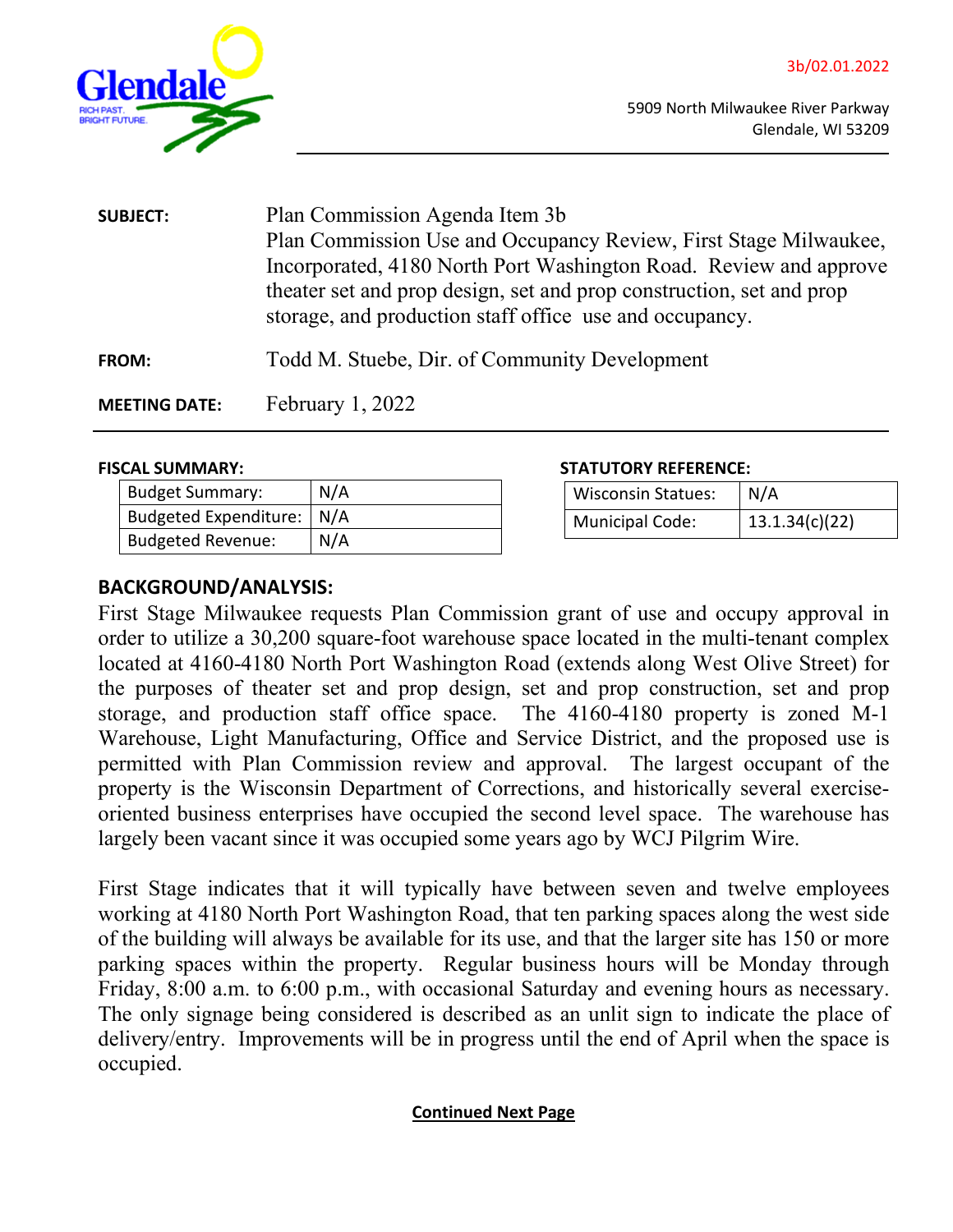

5909 North Milwaukee River Parkway Glendale, WI 53209

**Item 3b (Cont.)**

# **RECOMMENDATION:**

Plan Commission grant of approval for the proposed First Stage Milwaukee use and occupancy.

# **ACTION REQUESTED:**

Plan Commission grant of approval for the proposed First Stage Milwaukee use and occupancy.

**ATTACHMENTS: [3b02 PC Review Application](https://www.glendale-wi.org/DocumentCenter/View/2388/3b02-01132022-PC-Review-Application) [3b03 Aerial 2020](https://www.glendale-wi.org/DocumentCenter/View/2386/3b03-Aerial-2020) [3b04 First Stage Concept Signage Image](https://www.glendale-wi.org/DocumentCenter/View/2387/3b04-01132022-First-Stage-Image)**